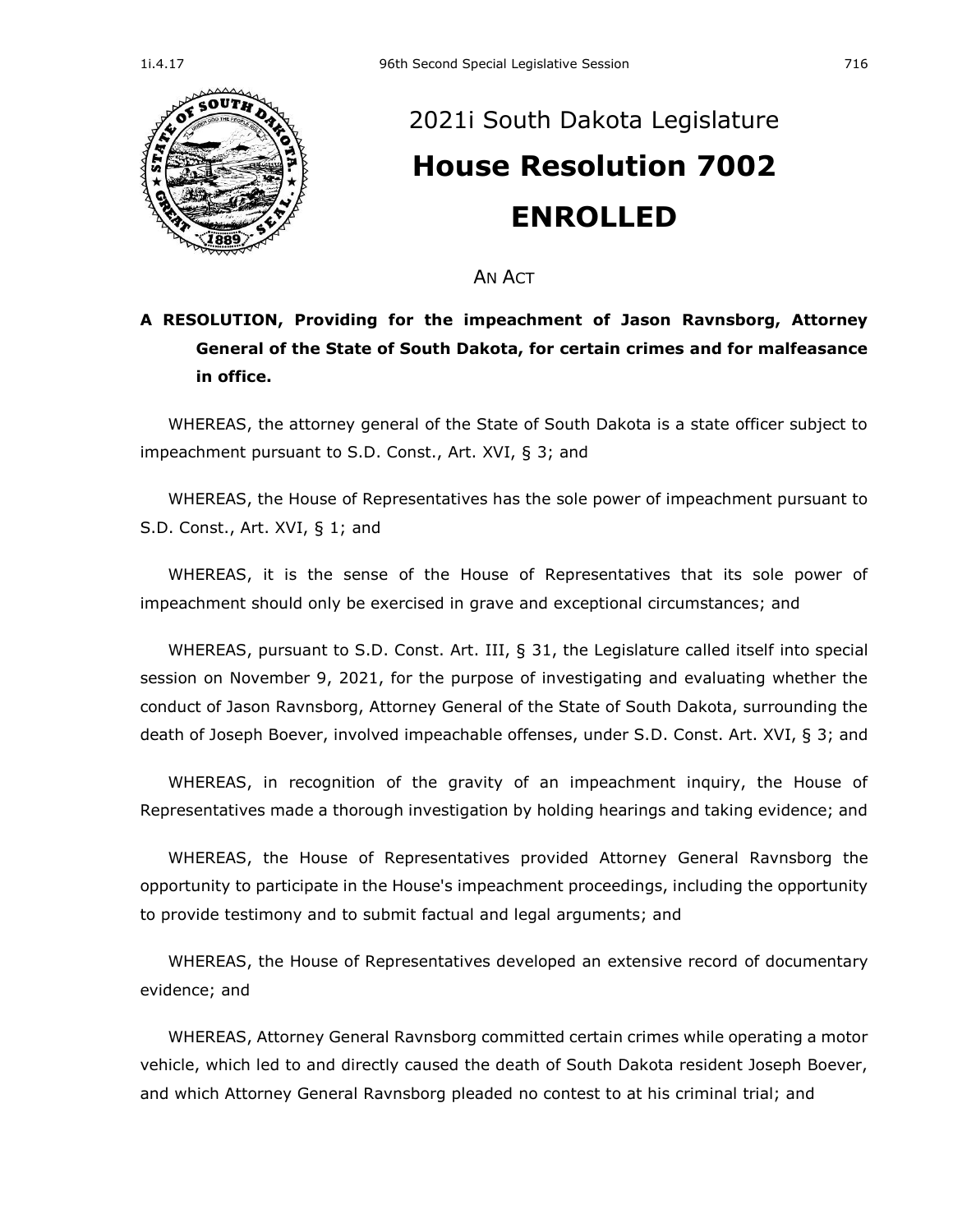WHEREAS, in Attorney General Ravnsborg's conduct following the criminal acts, he, acting in his individual capacity and as attorney general, made numerous misrepresentations and misstatements of fact to law enforcement and the public and misused the assets of his office; and

WHEREAS, the attorney general of the State of South Dakota has a duty to serve and support law enforcement, a duty to serve the executive branch of the State of South Dakota, and a duty to hold himself to a high standard of personal and professional conduct for the benefit of the public and the criminal justice system of the State of South Dakota; and

WHEREAS, as a result of his criminal acts and his wrongful deeds, Attorney General Ravnsborg has lost the faith of law enforcement, the executive branch, and the people of South Dakota; and

WHEREAS, it is the sense of the House of Representatives that criminally causing the death of a citizen of the State of South Dakota, committing wrongful deeds following such criminal acts, and losing the faith of law enforcement and the executive branch represent grave and exceptional circumstances meriting impeachment of Attorney General Ravnsborg:

NOW, THEREFORE, BE IT RESOLVED, by the House of Representatives of the Second Special Session of the Ninety-Sixth Legislature of the State of South Dakota, that Jason Ravnsborg, attorney general of the State of South Dakota, is impeached for crimes and for malfeasance in office.

BE IT FURTHER RESOLVED, that the following articles of impeachment are adopted by the House of Representatives in the name of the people of the State of South Dakota and must be exhibited to the Senate.

BE IT FURTHER RESOLVED, that, in accordance with S.D. Const., Art. XVI, § 5, Attorney General Ravnsborg must not exercise the duties of attorney general from the time this resolution is adopted and may resume the duties of attorney general only if acquitted by the Senate of the State of South Dakota.

BE IT FURTHER RESOLVED, that, in accordance with S.D. Const., Art. XVI, § 7, the Speaker of the House shall ensure that Attorney General Ravnsborg is served with a copy of the articles of impeachment as expeditiously as possible.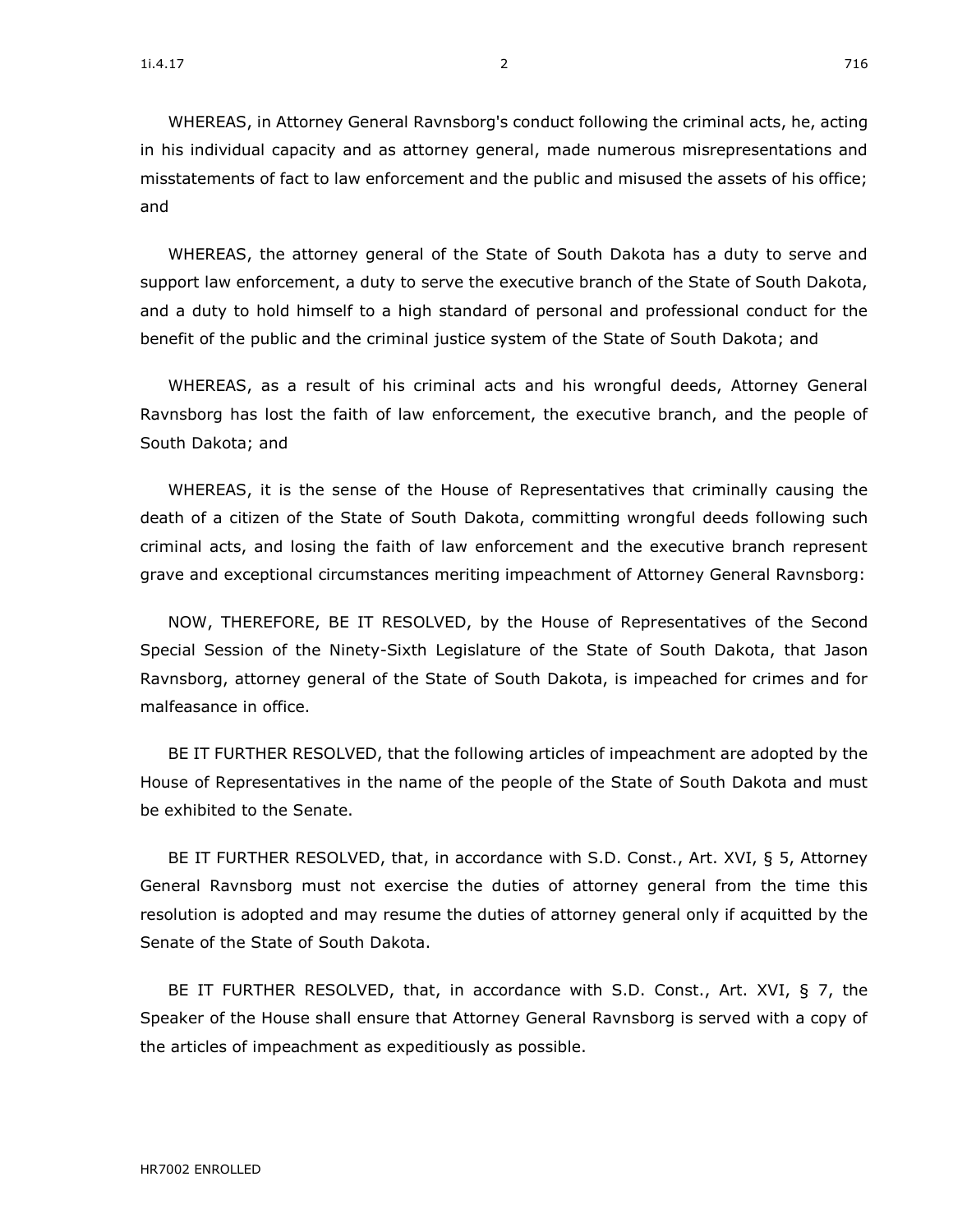BE IT FURTHER RESOLVED, that the Chief Clerk of the House of Representatives is directed to prepare an enrolled copy of this resolution, to be authenticated by her signature and that of the Speaker, and transmit it to the Secretary of the Senate.

The following articles of impeachment are exhibited by the House of Representatives of the State of South Dakota against Jason Ravnsborg, attorney general of the State of South Dakota, in maintenance and support of impeachment for crimes and for malfeasance in office.

Article I: Crimes Causing the Death of Joseph Boever

S.D. Const., Art. XVI, § 3 provides that the House of Representatives may impeach "state and judicial officers," for "drunkenness, crimes, corrupt conduct, or malfeasance or misdemeanors in office."

Attorney General Jason Ravnsborg committed crimes causing the death of Joseph Boever, specifically:

- (1) On the evening of September 12, 2020, Attorney General Ravnsborg failed to operate his vehicle within its proper lane, crossed outside such lane, diverted his attention from the road, and struck pedestrian and Highmore, South Dakota, resident Joseph Boever;
- (2) Joseph Boever died immediately from the collision; and
- (3) Attorney General Ravnsborg pleaded no contest and was found guilty of two separate crimes, including illegal lane change, the crime that caused the death of Joseph Boever.

Wherefore, this Article of Impeachment for crimes causing the death of Joseph Boever is hereby adopted, and Attorney General Jason Ravnsborg must face trial for impeachment in the Senate of the State of South Dakota pursuant to S.D. Const., Art. XVI, § 2.

Article II: Malfeasance in Office Following the Death of Joseph Boever

S.D. Const., Art. XVI, § 3 provides that the House of Representatives may impeach "state and judicial officers," for "drunkenness, crimes, corrupt conduct, or malfeasance or misdemeanors in office." Attorney General Jason Ravnsborg committed malfeasance in office following the death of Joseph Boever.

Attorney General Jason Ravnsborg committed the following wrongful deeds: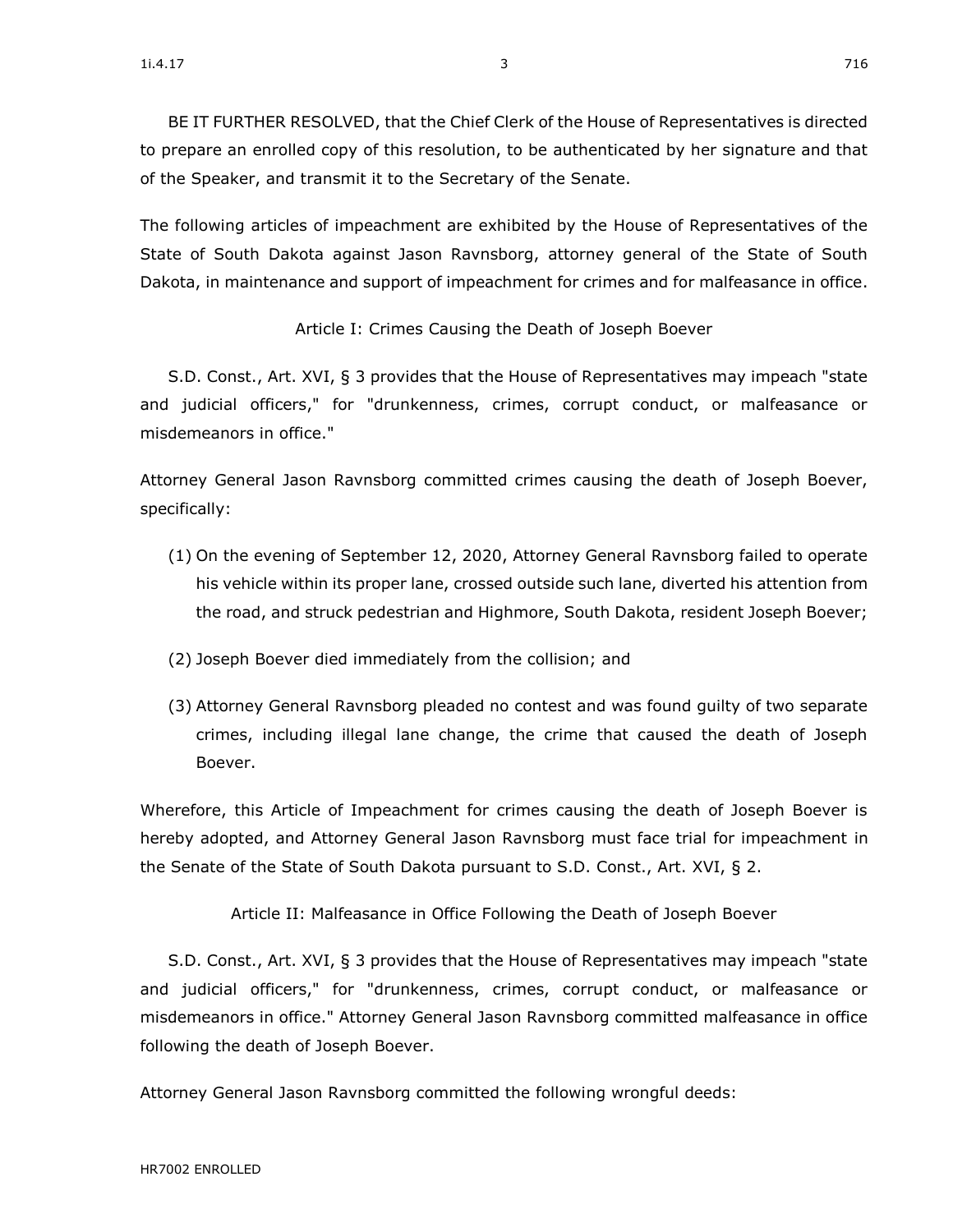- (2) During the investigation, Attorney General Ravnsborg made numerous misrepresentations and misstatements of fact to law enforcement and to the public regarding his conduct surrounding his criminal acts; and
- (3) Attorney General Ravnsborg used assets of the Office of the Attorney General to benefit himself personally with respect to the investigation into his criminal activity.

Wherefore, the foregoing wrongful deeds amount to malfeasance in office as provided in S.D. Const., Art. XVI, § 3. Accordingly, this Article of Impeachment for malfeasance in office following the death of Joseph Boever is adopted, and Attorney General Jason Ravnsborg must face trial in the Senate of the State of South Dakota pursuant to S.D. Const., Art. XVI, § 2.